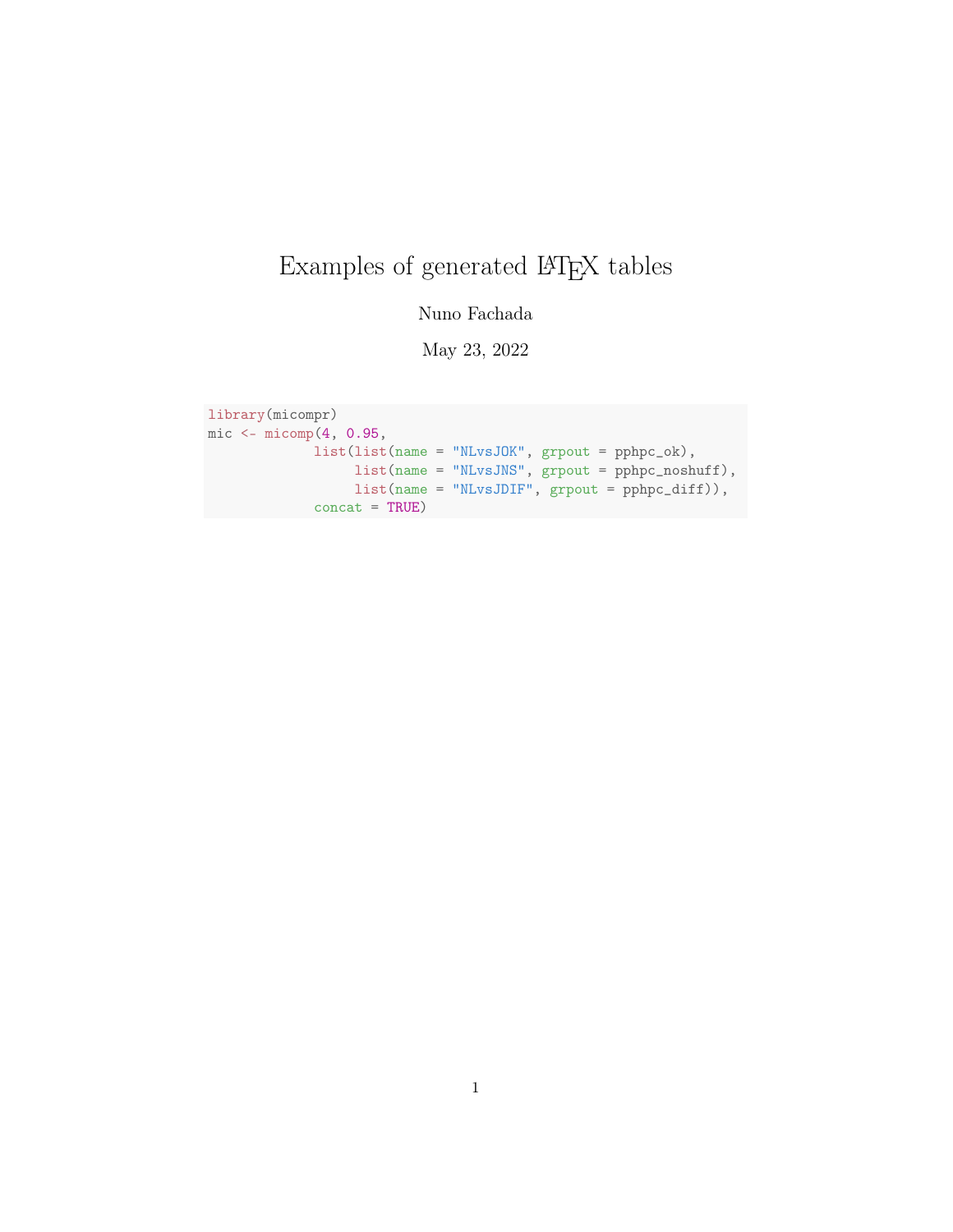# caption = "Default table.")

|                 | Data                      | Outputs |                  |                         |                  |  |
|-----------------|---------------------------|---------|------------------|-------------------------|------------------|--|
| Comp.           |                           | out1    | $_{\text{out2}}$ | out3                    | $_{\text{out4}}$ |  |
|                 | $\#\text{PCs}$ (95% var.) | 5       | 3                |                         | 10               |  |
|                 | $MNV$ (95% var.)          | 0.323   | 0.420            | 0.061                   | 0.026            |  |
| <b>NLvsJOK</b>  | Par. test (PC1)           | 0.821   | 0.470            | 0.971                   | 0.473            |  |
|                 | Non-par. test (PC1)       | 1.000   | 0.579            | 0.796                   | 0.393            |  |
|                 | PCS                       |         |                  |                         |                  |  |
|                 | $\#\text{PCs}$ (95% var.) | 3       | $\mathfrak{D}$   |                         | $\mathfrak{D}$   |  |
|                 | MNV $(95\% \text{ var.})$ | $2e-09$ | 0.032            | 8e-07                   | $6e-18$          |  |
| <b>NLvsJNS</b>  | Par. test $(PC1)$         |         | 0.009            |                         | 2e-18            |  |
|                 | Non-par. test (PC1)       | le-05   | 0.009            |                         | 1e-05            |  |
|                 | PCS                       |         |                  |                         |                  |  |
|                 | $\#\text{PCs}$ (95% var.) |         |                  | 3                       | 5                |  |
|                 | $MNV$ (95% var.)          | NA      | NA.              | $3e-14$                 | $5e-09$          |  |
| <b>NLvsJDIF</b> | Par. test (PC1)           | $7e-17$ | <u>7e-11</u>     | $2\mathrm{e}\text{-}15$ | 2e-09            |  |
|                 | Non-par. test $(PC1)$     | -05     |                  | .e-05                   | $-05$            |  |
|                 | <b>PCS</b>                |         |                  |                         |                  |  |

Table  $\boldsymbol{1}$  – Default table.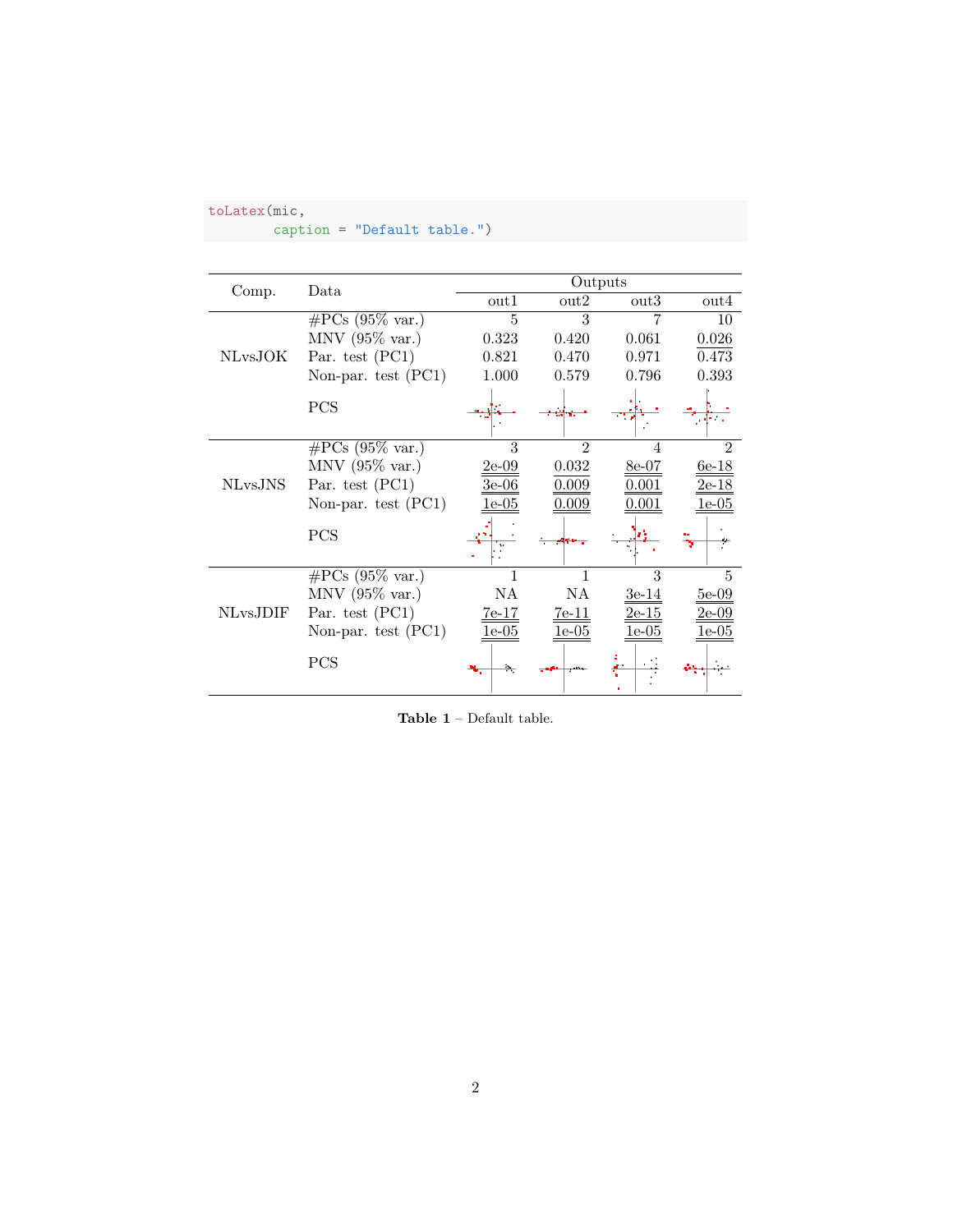caption = "Booktabs.", booktabs = T)

|                 | Comp.<br>Data             |                           | Outputs          |         |                  |
|-----------------|---------------------------|---------------------------|------------------|---------|------------------|
|                 |                           | out1                      | $_{\text{out2}}$ | out3    | $_{\text{out4}}$ |
|                 | $\#\text{PCs}$ (95% var.) | 5                         | 3                | 7       | 10               |
|                 | $MNV$ (95% var.)          | 0.323                     | 0.420            | 0.061   | 0.026            |
| <b>NLvsJOK</b>  | Par. test (PC1)           | 0.821                     | 0.470            | 0.971   | 0.473            |
|                 | Non-par. test $(PC1)$     | 1.000                     | 0.579            | 0.796   | 0.393            |
|                 | <b>PCS</b>                |                           |                  |         |                  |
|                 | $\#\text{PCs}$ (95% var.) | 3                         | $\mathfrak{D}$   |         | 2                |
|                 | $MNV$ (95% var.)          | 2e-09                     | 0.032            | 8e-07   | $6e-18$          |
| <b>NLvsJNS</b>  | Par. test (PC1)           | 3e-06                     | 0.009            | 0.001   | <u>2e-18</u>     |
|                 | Non-par. test $(PC1)$     | le-05                     | $0.009\,$        | 0.001   | 1e-05            |
|                 | <b>PCS</b>                |                           |                  |         |                  |
|                 | $\#\text{PCs}$ (95% var.) | 1                         | $\mathbf{1}$     | 3       | 5                |
|                 | MNV $(95\% \text{ var.})$ | NA                        | NA               | $3e-14$ | $5e-09$          |
| <b>NLvsJDIF</b> | Par. test (PC1)           | $7e-17$                   | $7e-11$          | 2e-15   | 2e-09            |
|                 | Non-par. test $(PC1)$     | $1\mathrm{e}{\text{-}}05$ | le-05            | le-05   | $e$ -05          |
|                 | PCS                       | Þ.                        |                  |         |                  |

Table 2 – Booktabs.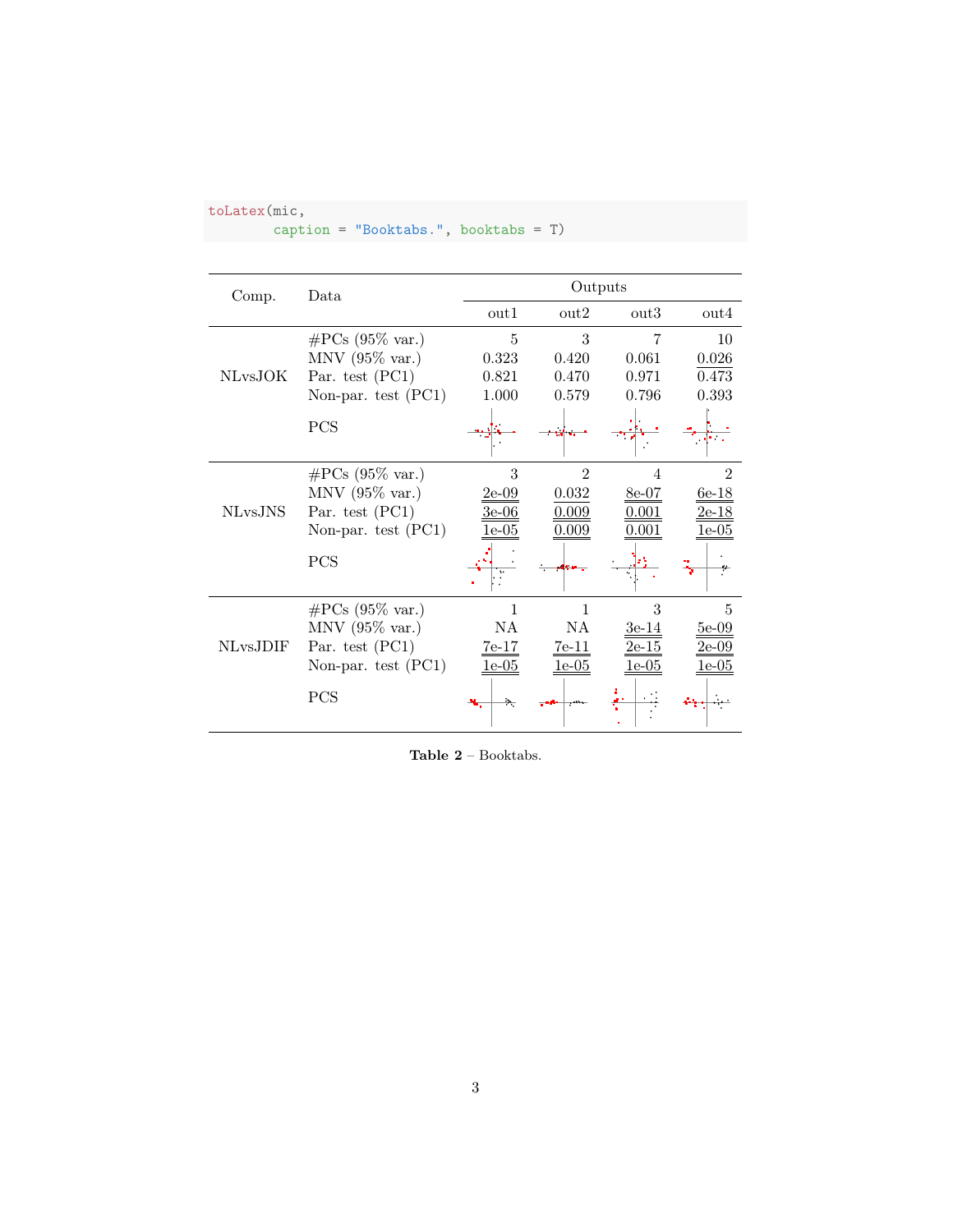```
booktabs = T, labels_cmp_show = F,
caption = "No comparison label.")
```

| Data.                     |              | Outputs          |                  |                  |  |  |  |
|---------------------------|--------------|------------------|------------------|------------------|--|--|--|
|                           | out1         | $_{\text{out2}}$ | $_{\text{out3}}$ | $_{\text{out4}}$ |  |  |  |
| $\#\text{PCs}$ (95% var.) | 5            | 3                | 7                | 10               |  |  |  |
| $MNV$ (95% var.)          | 0.323        | 0.420            | 0.061            | 0.026            |  |  |  |
| Par. test (PC1)           | 0.821        | 0.470            | 0.971            | 0.473            |  |  |  |
| Non-par. test (PC1)       | 1.000        | 0.579            | 0.796            | 0.393            |  |  |  |
| PCS                       |              |                  |                  |                  |  |  |  |
| $\#\text{PCs}$ (95% var.) | 3            | $\overline{2}$   | 4                | $\overline{2}$   |  |  |  |
| $MNV$ (95% var.)          | $2e-09$      | 0.032            | 8e-07            | $6e-18$          |  |  |  |
| Par. test $(PC1)$         | $3e-06$      | 0.009            | $0.001\,$        | <u>2e-18</u>     |  |  |  |
| Non-par. test $(PC1)$     | $1e-05$      | 0.009            | $0.001\,$        | $1e-05$          |  |  |  |
| PCS                       |              |                  |                  |                  |  |  |  |
| $\#\text{PCs}$ (95% var.) | 1            | 1                | 3                | 5                |  |  |  |
| $MNV$ (95% var.)          | ΝA           | NA               | 3e-14            | $5e-09$          |  |  |  |
| Par. test $(PC1)$         | <u>7e-17</u> | <u>7e-11</u>     | 2e-15            | 2e-09            |  |  |  |
| Non-par. test $(PC1)$     | $1e-05$      | $1e-05$          | 1e-05            | 1e-05            |  |  |  |
| PCS                       |              |                  |                  |                  |  |  |  |

Table  $\mathbf{3}$  – No comparison label.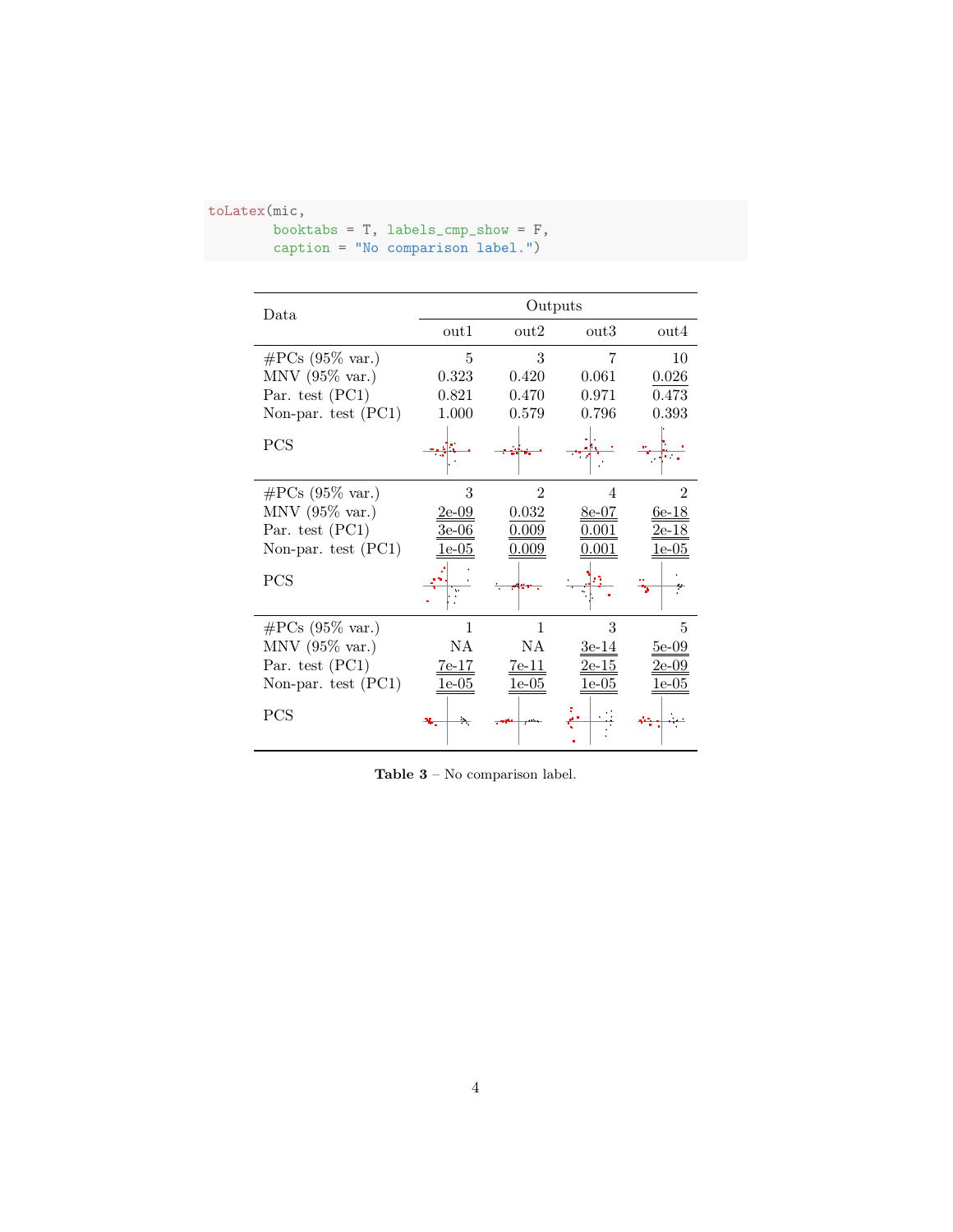| toLatex(mic, |  |
|--------------|--|
|--------------|--|

|                              | booktabs = $T$ , labels_col_show = $F$ , |
|------------------------------|------------------------------------------|
| $caption = "No data label."$ |                                          |
|                              |                                          |

| Comp.           |                    |                    | Outputs            |                              |
|-----------------|--------------------|--------------------|--------------------|------------------------------|
|                 | $_{\text{out1}}$   | $_{\text{out2}}$   | $_{\text{out3}}$   | $_{\text{out4}}$             |
|                 | 5                  | 3                  | 7                  | 10                           |
|                 | 0.323              | 0.420              | 0.061              | 0.026                        |
| <b>NLvsJOK</b>  | 0.821              | 0.470              | 0.971              | 0.473                        |
|                 | 1.000              | 0.579              | 0.796              | 0.393                        |
|                 |                    |                    |                    |                              |
|                 | 3                  | $\overline{2}$     | 4                  | $\overline{2}$               |
|                 | 2e-09              | 0.032              | 8e-07              | $6e-18$                      |
| <b>NLvsJNS</b>  | $3e-06$            | 0.009              | $0.001\,$          | 2e-18                        |
|                 | $1e-05$            | 0.009              | 0.001              | 1e-05                        |
|                 |                    |                    |                    |                              |
|                 | 1                  | 1                  | 3                  | 5                            |
|                 | NA                 | NA                 | $3e-14$            | $5e-09$                      |
| <b>NLvsJDIF</b> | $7e-17$<br>$1e-05$ | $7e-11$<br>$1e-05$ | $2e-15$<br>$1e-05$ | <u>2e-09</u><br><u>1e-05</u> |
|                 | ÷.                 |                    |                    |                              |

 ${\bf Table}$   ${\bf 4}$  –  ${\bf No}$  data label.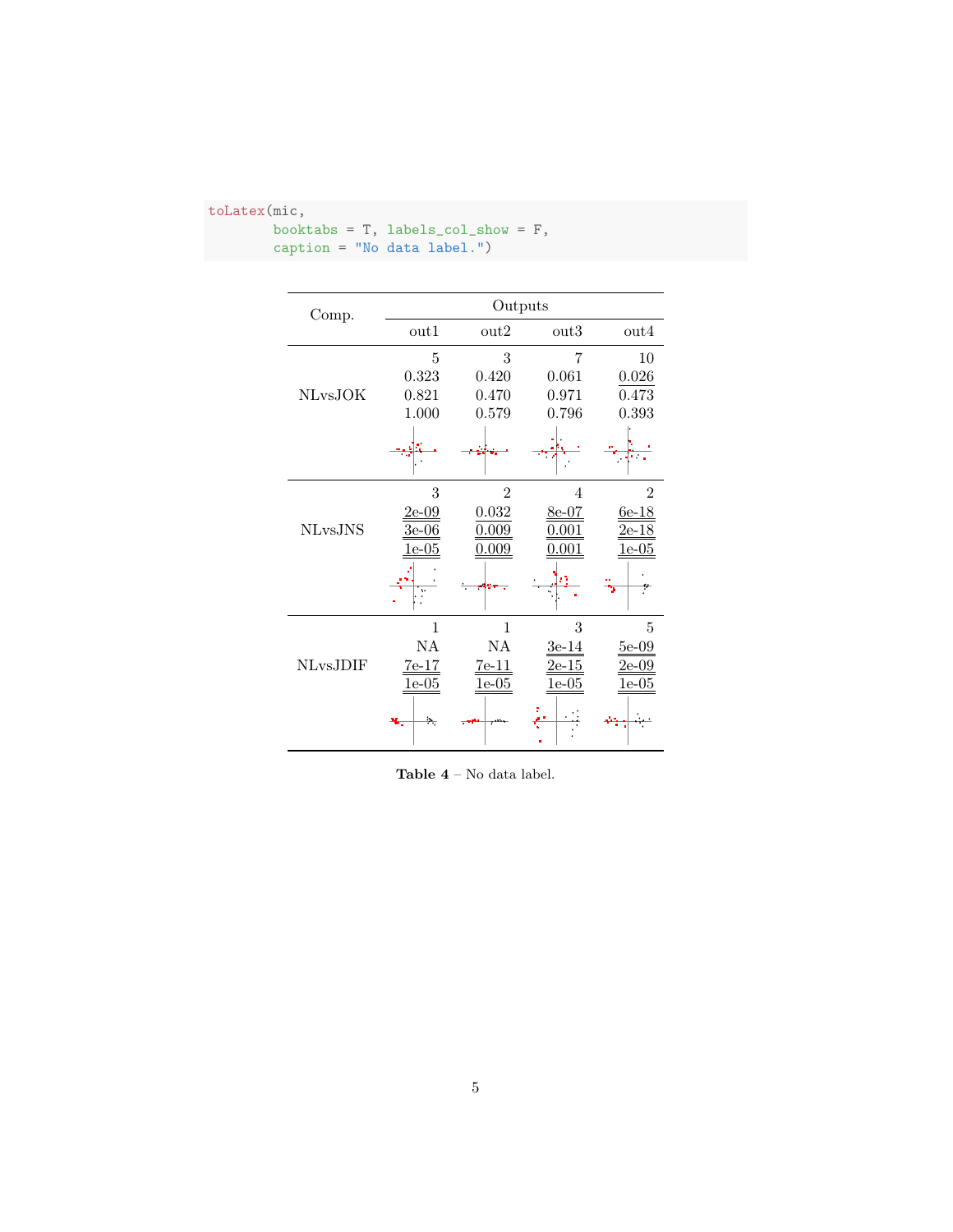|                           | Outputs        |                           |                  |  |  |  |  |
|---------------------------|----------------|---------------------------|------------------|--|--|--|--|
| $_{\mathrm{out1}}$        | $_{\rm out2}$  | $_{\text{out3}}$          | $_{\text{out4}}$ |  |  |  |  |
| 5                         | 3              | 7                         | 10               |  |  |  |  |
| 0.323                     | 0.420          | 0.061                     | 0.026            |  |  |  |  |
| 0.821                     | 0.470          | 0.971                     | 0.473            |  |  |  |  |
| 1.000                     | 0.579          | 0.796                     | 0.393            |  |  |  |  |
|                           |                |                           |                  |  |  |  |  |
| 3                         | $\overline{2}$ | 4                         | $\overline{2}$   |  |  |  |  |
| 2e-09                     | 0.032          | 8e-07                     | 6e-18            |  |  |  |  |
| 3e-06                     | 0.009          | ).001                     | 2e-18            |  |  |  |  |
| $1\mathrm{e}{\text{-}}05$ | 0.009          | 0.001                     | $1e-05$          |  |  |  |  |
|                           |                |                           |                  |  |  |  |  |
| 1                         | 1              | 3                         | 5                |  |  |  |  |
| NA                        | NA             | $3e-14$                   | $5e-09$          |  |  |  |  |
| 7e-17                     | $7e-11$        | $2e-15$                   | 2e-09            |  |  |  |  |
| $1e\hbox{-}05$            | $1e-05$        | $1\mathrm{e}{\text{-}}05$ | .e-05            |  |  |  |  |
| Þ.                        |                |                           |                  |  |  |  |  |

| booktabs = $T$ , labels_cmp_show = $F$ , labels_col_show = $F$ , |  |
|------------------------------------------------------------------|--|
| caption = "No data and comparison labels.")                      |  |

 ${\bf Table\ 5}$  –  $\hbox{No data}$  and comparison labels.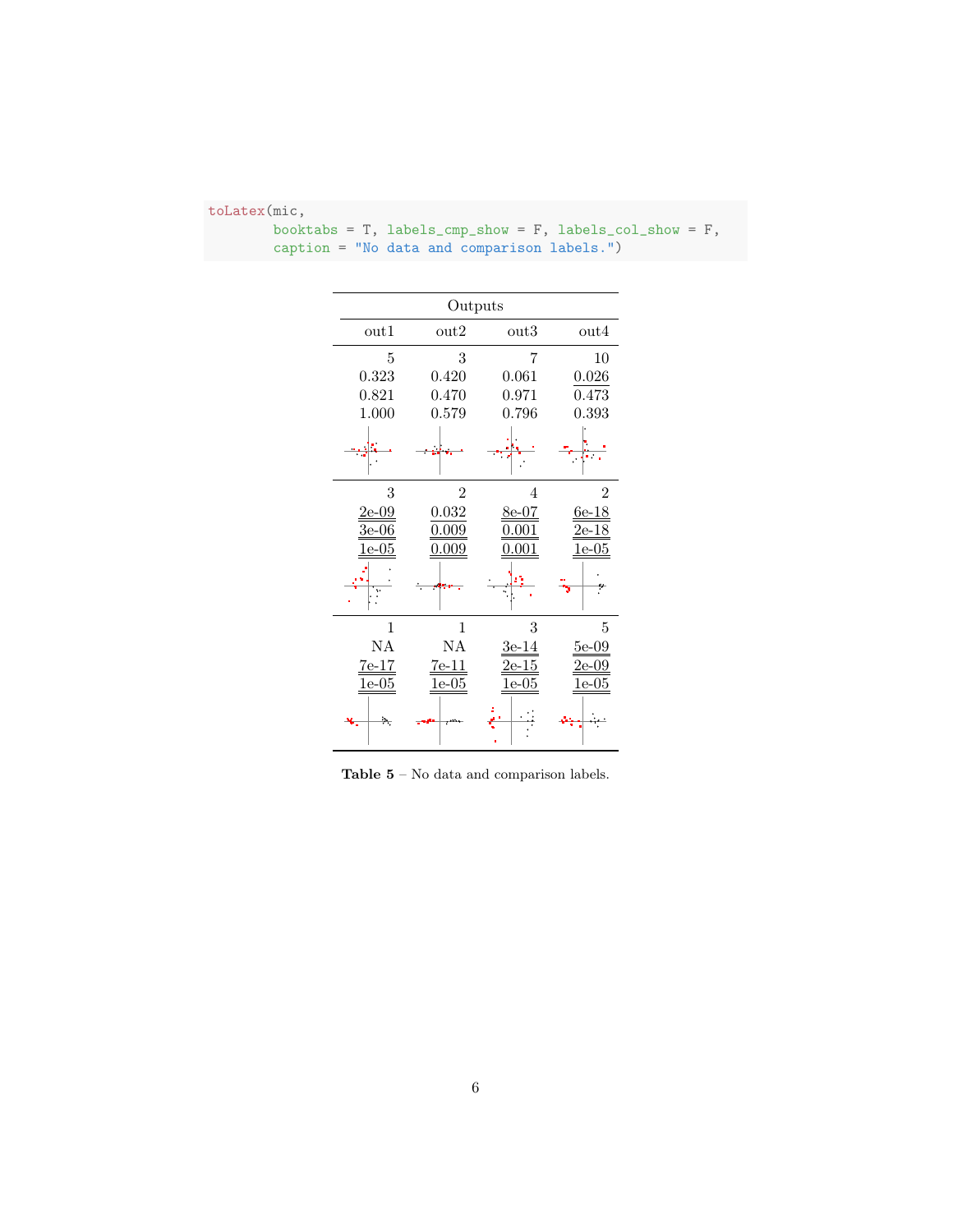```
toLatex(mic,
       tag_comp = "Comparisons", tag_data = "What?",
       tag_outputs = "Outs.",
       data_labels = c("No. PCs", "MANOVA", "$t$-test",
                        "Mann-Whitney", "PC1 vs PC2"),
       caption = "Alternative header tags and data labels.")
```

|                 | What?                              | Outs.   |                  |                  |                  |
|-----------------|------------------------------------|---------|------------------|------------------|------------------|
| Comparisons     |                                    | out1    | $_{\text{out2}}$ | $_{\text{out3}}$ | $_{\text{out4}}$ |
|                 | No. PCs                            | 5       | 3                | 7                | 10               |
|                 | <b>MANOVA</b>                      | 0.323   | 0.420            | 0.061            | 0.026            |
| <b>NLvsJOK</b>  | $t$ -test                          | 0.821   | 0.470            | 0.971            | 0.473            |
|                 | Mann-Whitney                       | 1.000   | 0.579            | 0.796            | 0.393            |
|                 | PC1 vs PC2                         |         |                  |                  |                  |
|                 | No. PCs                            | 3       | $\overline{2}$   | 4                | $\overline{2}$   |
|                 | MANOVA                             | $2e-09$ | 0.032            | $8e-07$          | $6e-18$          |
| <b>NLvsJNS</b>  | $t$ -test                          | $3e-06$ | 0.009            | $0.001\,$        | <u>2e-18</u>     |
|                 | Mann-Whitney                       | $e-05$  | 0.009            | $\rm 0.001$      | 1e-05            |
|                 | PC <sub>1</sub> vs PC <sub>2</sub> |         |                  |                  |                  |
|                 | No. PCs                            | 1       | 1                | 3                | 5                |
|                 | MANOVA                             | NA      | NA               | 3e-14            | 5e-09            |
| <b>NLvsJDIF</b> | $t$ -test                          | $7e-17$ | <u>7e-11</u>     | 2e-15            | 2e-09            |
|                 | Mann-Whitney                       | $1e-05$ | $1e-05$          | 1e-05            | 1e-05            |
|                 | PC <sub>1</sub> vs PC <sub>2</sub> | Þ.      |                  |                  |                  |

 ${\bf Table}$   ${\bf 6}$  – Alternative header tags and data labels.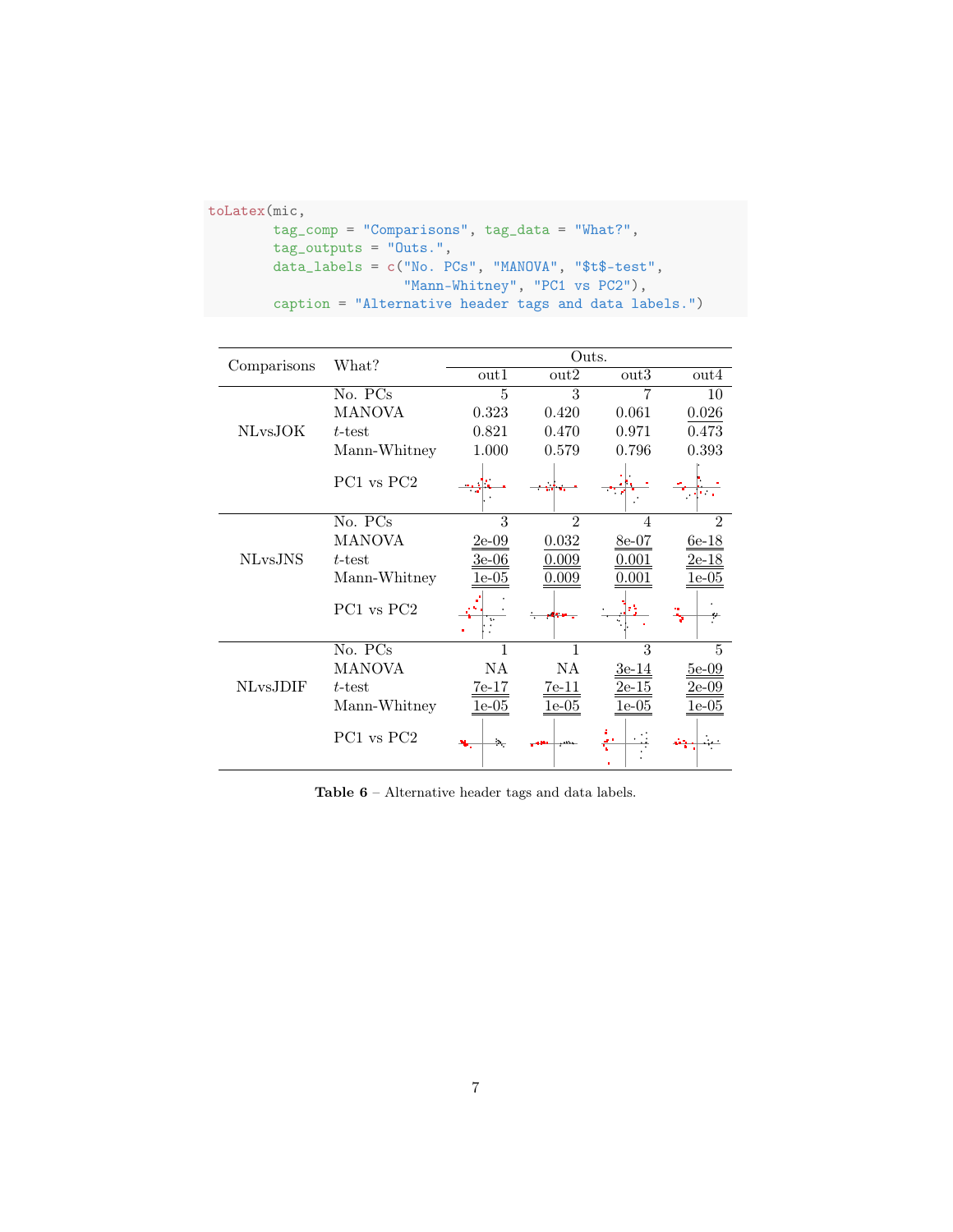| $label_{row}$ show = F,<br>caption = "Do not show outputs tag.") |                           |                |                  |                  |                  |  |
|------------------------------------------------------------------|---------------------------|----------------|------------------|------------------|------------------|--|
|                                                                  |                           |                |                  |                  |                  |  |
| Comp.                                                            | Data                      | out1           | $_{\text{out2}}$ | $_{\text{out3}}$ | $_{\text{out4}}$ |  |
|                                                                  | $\#PCs$ (95% var.)        | $\overline{5}$ | 3                |                  | 10               |  |
|                                                                  | MNV $(95\% \text{ var.})$ | 0.323          | 0.420            | 0.061            | 0.026            |  |
| <b>NLvsJOK</b>                                                   | Par. test (PC1)           | 0.821          | 0.470            | 0.971            | 0.473            |  |
|                                                                  | Non-par. test $(PC1)$     | 1.000          | 0.579            | 0.796            | 0.393            |  |
|                                                                  | PCS                       |                |                  |                  |                  |  |
|                                                                  | $\#\text{PCs}$ (95% var.) | 3              | $\mathfrak{D}$   | 4                | $\mathfrak{D}$   |  |
|                                                                  | $MNV$ (95% var.)          | $2e-09$        | 0.032            | $8e-07$          | $6e-18$          |  |
| <b>NLvsJNS</b>                                                   | Par. test (PC1)           | 3e-06          | 0.009            | $\rm 0.001$      | <u>2e-18</u>     |  |
|                                                                  | Non-par. test $(PC1)$     | 1e-05          | 0.009            | $\,0.001\,$      | $1e-05$          |  |
|                                                                  | PCS                       |                |                  |                  |                  |  |
|                                                                  | $\#\text{PCs}$ (95% var.) |                |                  | 3                | 5                |  |
|                                                                  | $MNV$ (95% var.)          | ΝA             | NA.              | $3e-14$          | $5e-09$          |  |
| <b>NLvsJDIF</b>                                                  | Par. test (PC1)           | $7e-17$        | $7e-11$          | $2e-15$          | $2e-09$          |  |
|                                                                  | Non-par. test $(PC1)$     | $1e-05$        | $1e-05$          | 1e-05            | <u>1e-05</u>     |  |
|                                                                  | <b>PCS</b>                |                |                  |                  |                  |  |

Table  $7$  –  $\operatorname{Do}$  not show outputs tag.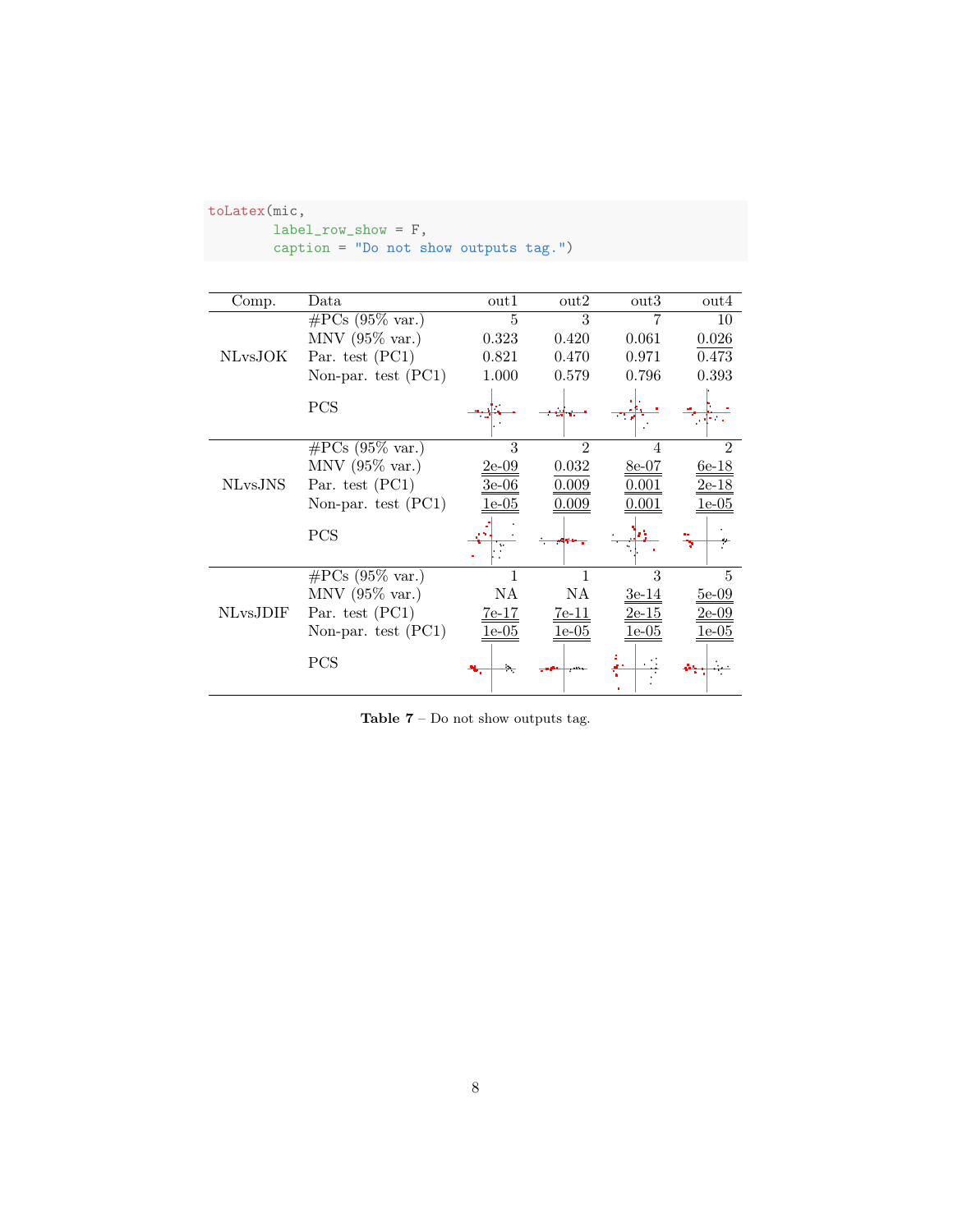| toLatex(mic,                                           |
|--------------------------------------------------------|
| booktabs = $T$ , labels_cmp_show = $F$ ,               |
| $labels_{col}show = F$ , $label_{row}show = F$ ,       |
| caption = paste0("No data and comparison labels and ", |
| "no outputs tag, with booktabs."))                     |

| $_{\mathrm{out1}}$        | $_{\text{out2}}$ | $_{\text{out3}}$ | $_{\text{out4}}$          |
|---------------------------|------------------|------------------|---------------------------|
| 5                         | 3                | 7                | 10                        |
| 0.323                     | 0.420            | 0.061            | 0.026                     |
| 0.821                     | 0.470            | 0.971            | 0.473                     |
| 1.000                     | 0.579            | 0.796            | 0.393                     |
|                           |                  |                  |                           |
| 3                         | $\overline{2}$   | 4                | $\overline{2}$            |
| $2\mathrm{e}{\text{-}}09$ | 0.032            | $8e-07$          | $6e-18$                   |
| 3e-06                     | 0.009            | $\rm 0.001$      | 2e-18                     |
| e-05                      | $_{0.009}$       | .001             | $1\mathrm{e}{\text{-}}05$ |
|                           |                  |                  |                           |
| 1                         | $\mathbf{1}$     | 3                | 5                         |
| ΝA                        | NA               | 3e-14            | $5e-09$                   |
| $7e-17$                   | $7e-11$          | $2e-15$          | $2\mathrm{e}{\text{-}}09$ |
| $1e-05$                   | $1e-05$          | $1e-05$          | $1e-05$                   |
| Þ.                        |                  |                  |                           |

 ${\bf Table}$   ${\bf 8}$  –  $\mbox{\bf No}$  data and comparison labels and no outputs tag, with booktabs.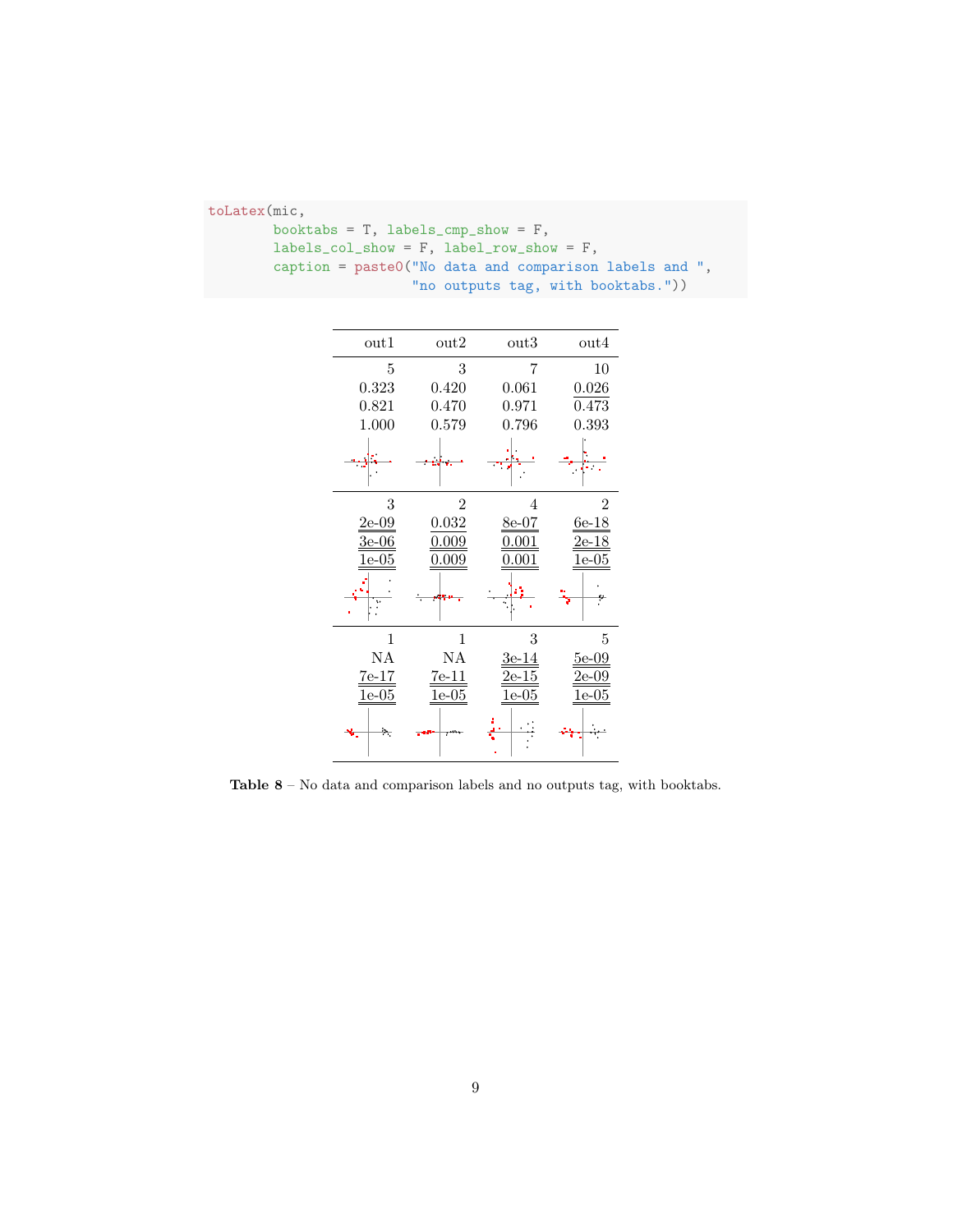```
toLatex(mic,
        data_show = c("parp-1", "parp-2", "sep",
                      "aparp-1", "aparp-2", "sep",
                      "varexp-1", "varexp-2"),
        caption = "Different types of data, with separators.")
```

|           |                                                  | Outputs          |                  |                  |         |  |
|-----------|--------------------------------------------------|------------------|------------------|------------------|---------|--|
| Comp.     | Data                                             | $_{\text{out1}}$ | $_{\text{out2}}$ | $_{\text{out3}}$ | out4    |  |
|           | Par. test $(PC1)$                                | 0.821            | 0.470            | 0.971            | 0.473   |  |
|           | Par. test $(PC2)$                                | 0.184            | 0.182            | 0.211            | 0.837   |  |
| NLvsJOK   | Par. test <sup>*</sup> $(PC1)$                   | 1.000            | 0.535            | 1.000            | 1.000   |  |
|           | Par. test <sup>*</sup> $(PC2)$                   | 0.818            | 1.000            | 0.763            | 1.000   |  |
|           | $\%$ var. (PC1)                                  | 65.7             | 87.9             | 55.4             | 39.2    |  |
|           | $\%$ var. (PC2)                                  | 22.4             | 5.1              | 27.6             | 23.8    |  |
| NLvs.JNS  | Par. test (PC1)                                  | $3e-06$          | 0.009            | 0.001            | 2e-18   |  |
|           | Par. test (PC2)                                  | 0.044            | 0.700            | 0.003            | 0.799   |  |
|           | Par. test* $(PC1)$                               | $5e-06$          | 0.010            | 0.002            | $2e-18$ |  |
|           | Par. test <sup>*</sup> $(PC2)$                   | 0.108            | 1.000            | 0.007            | 1.000   |  |
|           | $\%$ var. (PC1)                                  | 52.1             | 93.2             | 50.0             | 90.8    |  |
|           | $\%$ var. (PC2)                                  | 40.6             | 2.8              | 36.8             | 5.0     |  |
| NLvs.JDIF | Par. test (PC1)                                  | $7e-17$          | 7e-11            | $2e-15$          | $2e-09$ |  |
|           | Par. test (PC2)                                  | 0.668            | 0.458            | 0.976            | 0.592   |  |
|           | $\overline{\text{Par.}}$ test <sup>*</sup> (PC1) | 7e-17            | 7e-11            | 2e-15            | 2e-09   |  |
|           | Par. test <sup>*</sup> $(PC2)$                   | 1.000            | 1.000            | 1.000            | 1.000   |  |
|           | $\%$ var. (PC1)                                  | 97.9             | 98.8             | 78.4             | 85.6    |  |
|           | $\%$ var. (PC2)                                  | 1.4              | 0.6              | 14.6             | 3.6     |  |

Table 9 – Different types of data, with separators.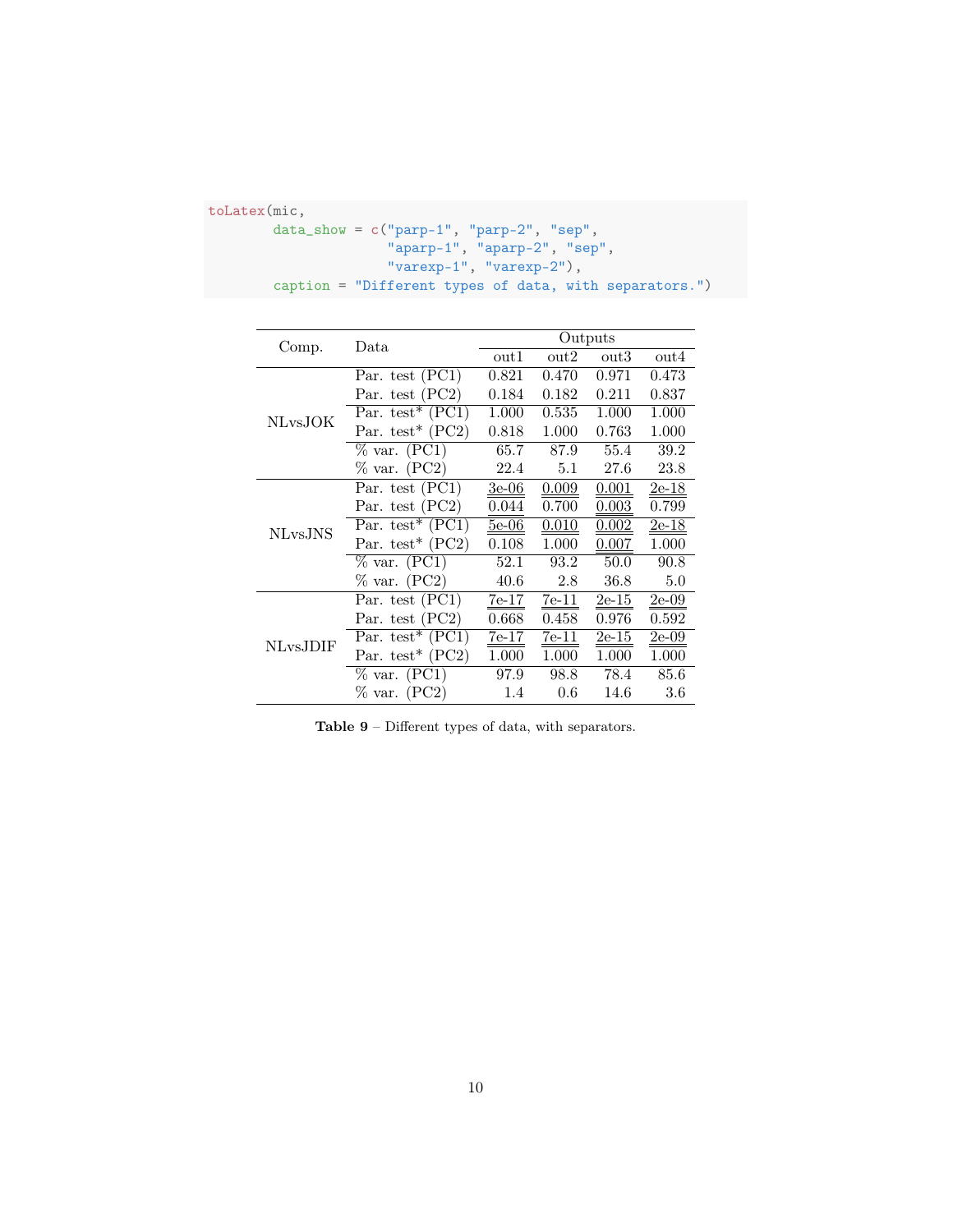```
toLatex(mic,
       booktabs = T,
        data_show = c("parp-1", "parp-2", "sep",
                      "aparp-1", "aparp-2", "sep",
                      "varexp-1", "varexp-2"),
        data_labels = c("$t$-test 1", "$t$-test 2",
                      "$t$-test 1 (wb)", "$t$-test 2 (wb)",
                      "Var 1", "Var 2"),
        caption = paste0("Different types of data, booktabs, ",
                         "custom data labels."))
```

| Comp.           | Data             | Outputs |                  |         |                  |  |
|-----------------|------------------|---------|------------------|---------|------------------|--|
|                 |                  | out1    | $_{\text{out2}}$ | out3    | $_{\text{out4}}$ |  |
|                 | $t$ -test 1      | 0.821   | 0.470            | 0.971   | 0.473            |  |
|                 | $t$ -test 2      | 0.184   | 0.182            | 0.211   | 0.837            |  |
| <b>NLvsJOK</b>  | $t$ -test 1 (wb) | 1.000   | 0.535            | 1.000   | 1.000            |  |
|                 | $t$ -test 2 (wb) | 0.818   | 1.000            | 0.763   | 1.000            |  |
|                 | Var 1            | 65.7    | 87.9             | 55.4    | 39.2             |  |
|                 | Var <sub>2</sub> | 22.4    | 5.1              | 27.6    | 23.8             |  |
|                 | $t$ -test 1      | $3e-06$ | 0.009            | 0.001   | $2e-18$          |  |
| <b>NLvsJNS</b>  | $t$ -test 2      | 0.044   | 0.700            | 0.003   | 0.799            |  |
|                 | $t$ -test 1 (wb) | $5e-06$ | 0.010            | 0.002   | $2e-18$          |  |
|                 | $t$ -test 2 (wb) | 0.108   | 1.000            | 0.007   | 1.000            |  |
|                 | Var 1            | 52.1    | 93.2             | 50.0    | 90.8             |  |
|                 | Var 2            | 40.6    | 2.8              | 36.8    | 5.0              |  |
|                 | $t$ -test 1      | $7e-17$ | $7e-11$          | $2e-15$ | $2e-09$          |  |
| <b>NLvsJDIF</b> | $t$ -test 2      | 0.668   | 0.458            | 0.976   | 0.592            |  |
|                 | $t$ -test 1 (wb) | $7e-17$ | $7e-11$          | $2e-15$ | $2e-09$          |  |
|                 | $t$ -test 2 (wb) | 1.000   | 1.000            | 1.000   | 1.000            |  |
|                 | Var 1            | 97.9    | 98.8             | 78.4    | 85.6             |  |
|                 | Var 2            | 1.4     | 0.6              | 14.6    | 3.6              |  |

Table 10 – Different types of data, booktabs, custom data labels.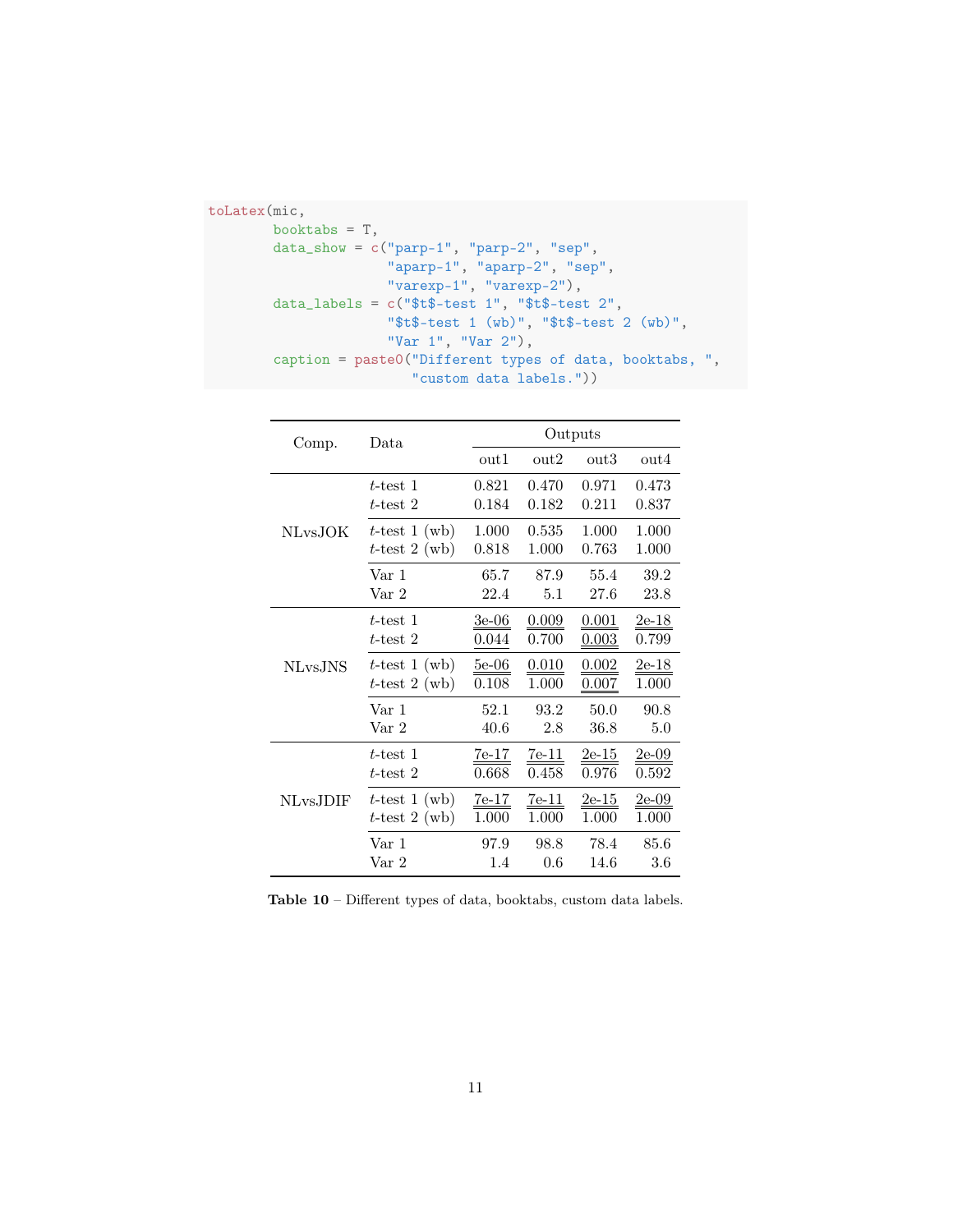```
toLatex(mic,
                 orientation = F,
                 data_labels = c("NoPCs", "MNV", "$t$", "MW", NA),
                 scoreplot_before =
                      \label{thm:main} $$\|\raisebox\{-.5\|\height\}_{\resize box \{0.7cm\} \{0.7cm\} } \|\raisebox\{-.5\|\beta\} \|\resize box \{0.7cm\} \{0.7cm\} \} \|\raisebox\{-.5\|\beta\} \|\resize box \{0.7cm\} \{0.7cm\} \|\raisebox\{-.5\|\beta\} \|\resize box \{0.7cm\} \|\resize box \{0.7cm\} \|\resize box \{0.7cm\} \|\resize box \{0.7cm\} \|\resize box \{0.7cm\} \|\resize box \{0.7cm\} \|\resize box \{0.7cmcaption = paste0("Transposed table with score plots and ",
                                                      "NA in one of the data labels (such ",
                                                      "that a default should be used)."))
```

| Comp.          | Outputs          | Data                      |              |         |         |            |  |  |
|----------------|------------------|---------------------------|--------------|---------|---------|------------|--|--|
|                |                  | $\overline{\text{NoPCs}}$ | <b>MNV</b>   | t       | MW      | <b>PCS</b> |  |  |
|                | $_{\text{out1}}$ | $\overline{5}$            | 0.323        | 0.821   | 1.000   |            |  |  |
| NLvsJOK        | $_{\text{out2}}$ | 3                         | 0.420        | 0.470   | 0.579   | n educ     |  |  |
|                | $_{\text{out3}}$ | 7                         | 0.061        | 0.971   | 0.796   |            |  |  |
|                | $_{\text{out4}}$ | 10                        | 0.026        | 0.473   | 0.393   |            |  |  |
| <b>NLvsJNS</b> | $_{\text{out1}}$ | 3                         | $2e-09$      | $3e-06$ | $1e-05$ |            |  |  |
|                | $_{\text{out2}}$ | $\overline{2}$            | 0.032        | 0.009   | 0.009   |            |  |  |
|                | $_{\text{out3}}$ | 4                         | $8e-07$      | 0.001   | 0.001   |            |  |  |
|                | $_{\text{out4}}$ | $\overline{2}$            | $6e-18$      | $2e-18$ | $1e-05$ | ۳          |  |  |
|                | $_{\text{out1}}$ | 1                         | NA           | $7e-17$ | $1e-05$ | ħ,         |  |  |
| NLvs.JDIF      | $_{\text{out2}}$ | $\mathbf{1}$              | NA           | $7e-11$ | $1e-05$ |            |  |  |
|                | $_{\text{out3}}$ | 3                         | $3e-14$      | $2e-15$ | $1e-05$ |            |  |  |
|                | $_{\text{out4}}$ | 5                         | <u>5e-09</u> | $2e-09$ | $1e-05$ |            |  |  |

Table 11 – Transposed table with score plots and NA in one of the data labels (such that a default should be used).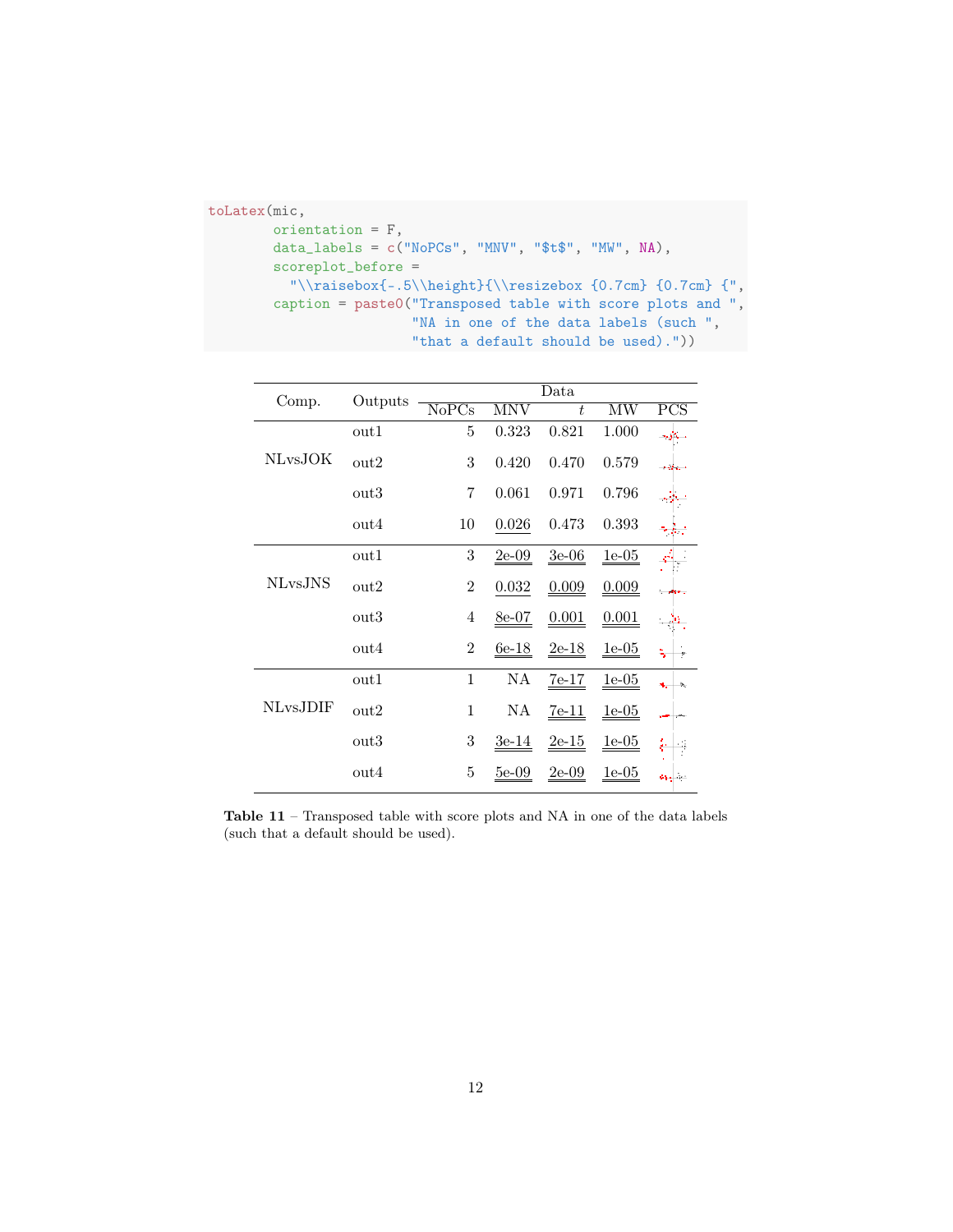```
toLatex(mic,
       orientation = F,
       booktabs = T,
       data_show = c("npcs-1", "mnvp-1", "parp-1", "nparp-1"),
       data_labels = c("NoPCS", "MNV", " $t$", "MW"),caption = paste0("Transposed table, without score ",
                         "plots, with booktabs."))
```

| Comp.                | Outputs       | Data  |            |           |                           |  |  |
|----------------------|---------------|-------|------------|-----------|---------------------------|--|--|
|                      |               | NoPCs | <b>MNV</b> | $t_{i}$   | МW                        |  |  |
| NLvsJOK              | $_{\rm out1}$ | 5     | 0.323      | 0.821     | 1.000                     |  |  |
|                      | out2          | 3     | 0.420      | 0.470     | 0.579                     |  |  |
|                      | out3          | 7     | 0.061      | 0.971     | 0.796                     |  |  |
|                      | out4          | 10    | 0.026      | 0.473     | 0.393                     |  |  |
| NL <sub>vs</sub> JNS | out1          | 3     | 2e-09      | 3e-06     | 1e-05                     |  |  |
|                      | out2          | 2     | 0.032      | $0.009\,$ | 0.009                     |  |  |
|                      | out3          | 4     | 8e-07      | 0.001     | 0.001                     |  |  |
|                      | out4          | 2     | $6e-18$    | $2e-18$   | $1\mathrm{e}{\text{-}}05$ |  |  |
| NLvs.JDIF            | out1          | 1     | ΝA         | 7e-17     | 1e-05                     |  |  |
|                      | out2          | 1     | <b>NA</b>  | $7e-11$   | 1e-05                     |  |  |
|                      | out3          | 3     | 3e-14      | $2e-15$   | 1e-05                     |  |  |
|                      | out4          | 5     | 5e-09      | 2e-09     | 1e-05                     |  |  |

Table  $\bf 12$  – Transposed table, without score plots, with booktabs.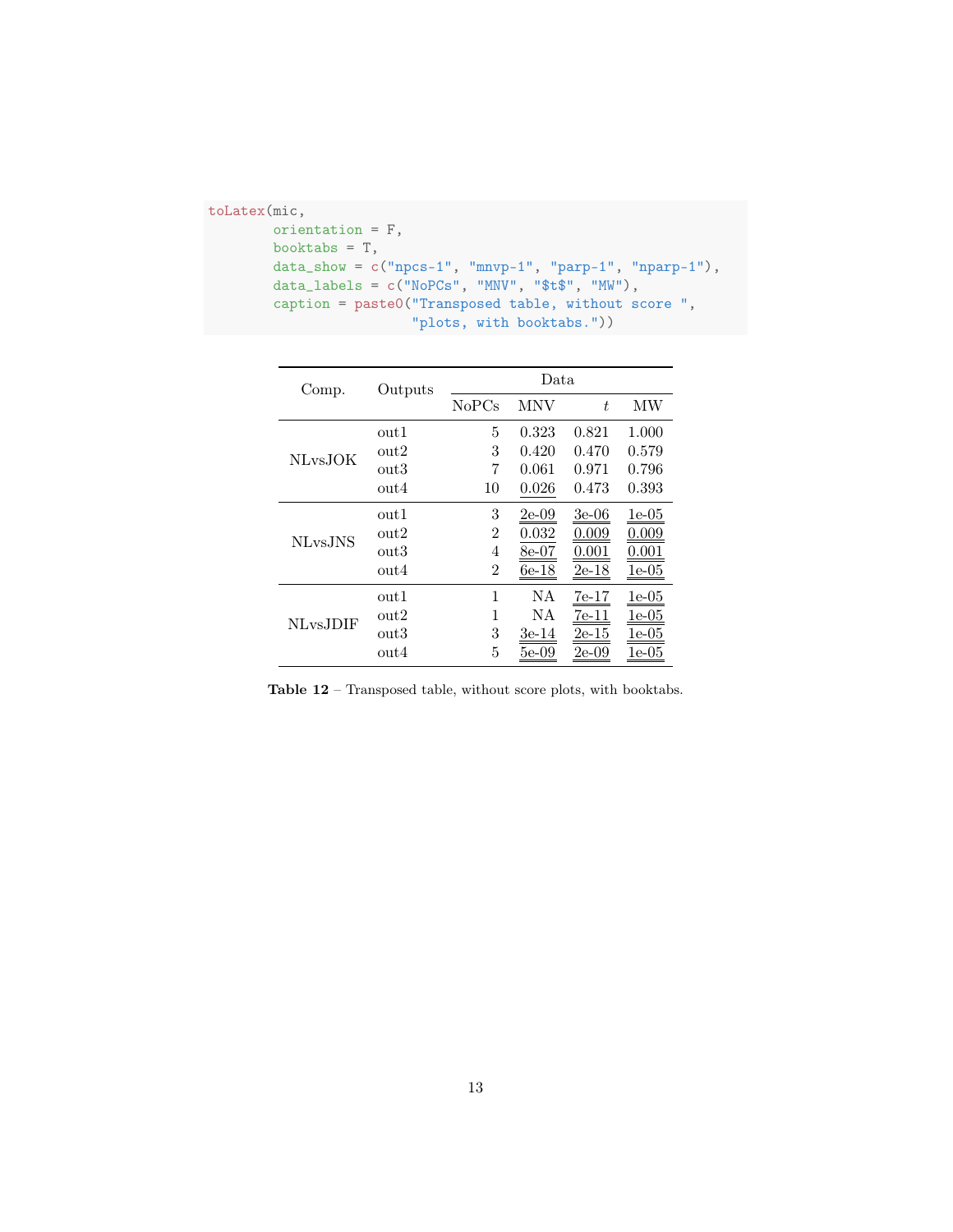```
toLatex(mic,
       orientation = F,
       booktabs = T,
       pvalf_params = list(minval = 1e-6, na_str = "\tilde{ \times$"),
        data_show = c("npcs-1", "mnvp-1", "parp-1", "nparp-1"),
        data_labels = c("NoPCs", "MNV", "$t$", "MW"),
       labels_cmp_show = F, labels_col_show = F,
        label_row_show = F,
        caption = paste0("Transposed table: without score ",
                         "plots, with booktabs, custom ",
                         "p-value parameters."))
```

| NoPCs          | MNV                                 | t                            | МW                        |
|----------------|-------------------------------------|------------------------------|---------------------------|
| 5              | 0.323                               | 0.821                        | 1.000                     |
| 3              | 0.420                               | 0.470                        | 0.579                     |
| 7              | 0.061                               | 0.971                        | 0.796                     |
| 10             | 0.026                               | $\rm 0.473$                  | 0.393                     |
| 3              | ${<}1\mathrm{e}{\text{-}}06$        | 3e-06                        | $1\mathrm{e}{\text{-}}05$ |
| $\overline{2}$ | 0.032                               | $\rm 0.009$                  | $0.009\,$                 |
| 4              | 1e-06                               | 0.00                         | 0.001                     |
| $\overline{2}$ | $\scriptstyle\mathrm{1e}\text{-}06$ | $<$ 1e-06                    | $1\mathrm{e}{\text{-}}05$ |
| 1              | $\times$                            | ${<}1\mathrm{e}{\text{-}}06$ | 1e-05                     |
| 1              | $\times$                            | $<$ 1e-06                    | 1e-05                     |
| 3              | 1e-06                               | 1e-06                        | .e-05                     |
| 5              | 1e-t                                | $1e-06$                      | 1e-05                     |

Table 13 – Transposed table: without score plots, with booktabs, custom p-value parameters.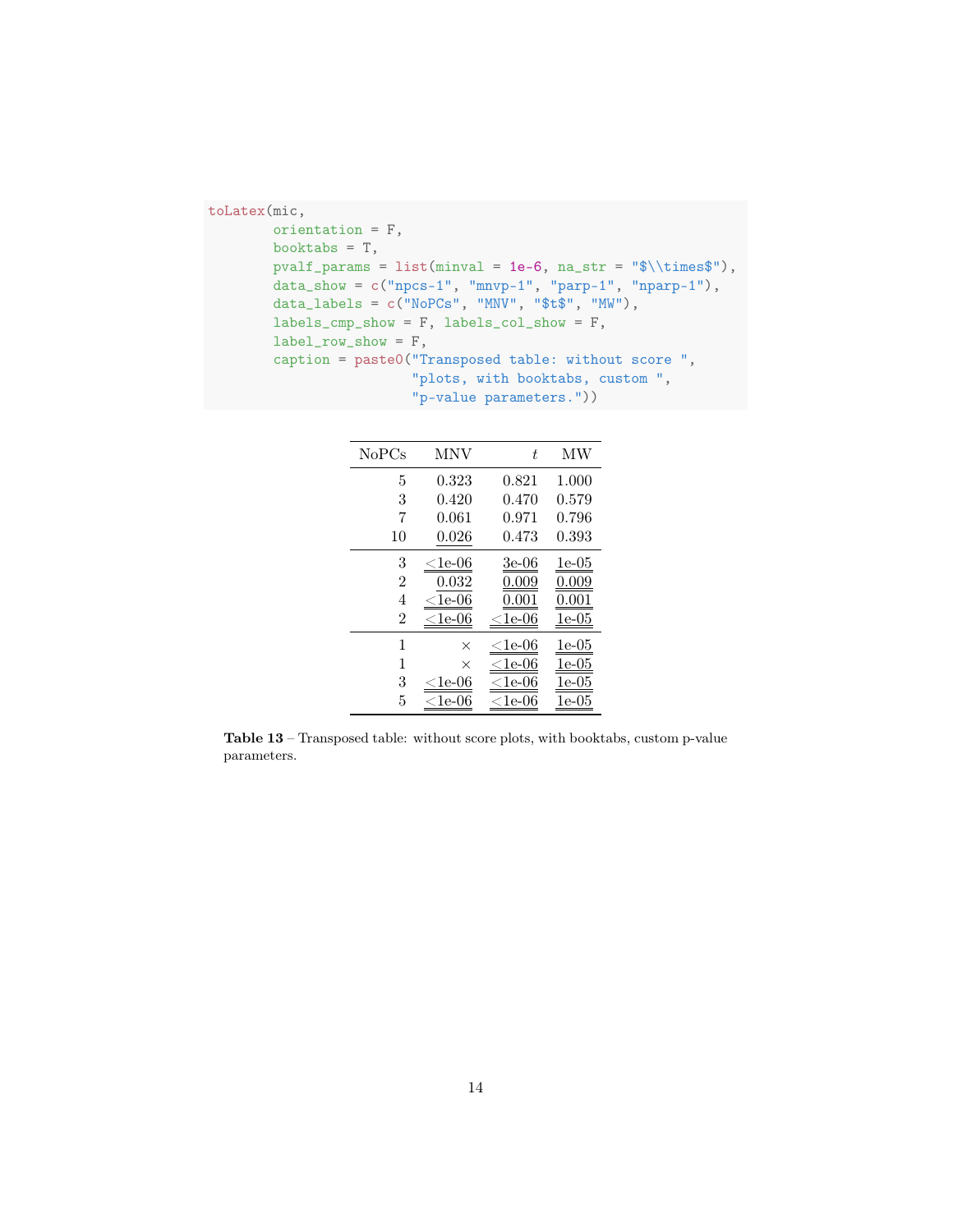```
toLatex(mic,
        orientation = F,
       booktabs = T,
        data_show = c("parp-1", "parp-2", "sep",
                      "aparp-1", "aparp-2", "sep",
                      "varexp-1", "varexp-2"),
        data_labels = c("$t_1$", "$t_2$",
                      "$t_1\\ast$", "$t_2\\ast$",
                      "$V_1$", "$V_2$"),
        caption = paste0("Transposed table, different types ",
                         "of data, booktabs, ",
                         "custom data labels."))
```

| Comp.                | Outputs          | Data.   |       |         |        |       |       |
|----------------------|------------------|---------|-------|---------|--------|-------|-------|
|                      |                  | $t_{1}$ | $t_2$ | $t_1*$  | $t_2*$ | $V_1$ | $V_2$ |
|                      | out1             | 0.821   | 0.184 | 1.000   | 0.818  | 65.7  | 22.4  |
| <b>NLvsJOK</b>       | $_{\rm out2}$    | 0.470   | 0.182 | 0.535   | 1.000  | 87.9  | 5.1   |
|                      | out <sub>3</sub> | 0.971   | 0.211 | 1.000   | 0.763  | 55.4  | 27.6  |
|                      | out4             | 0.473   | 0.837 | 1.000   | 1.000  | 39.2  | 23.8  |
|                      | out1             | $3e-06$ | 0.044 | $5e-06$ | 0.108  | 52.1  | 40.6  |
| NL <sub>vs</sub> JNS | $_{\text{out2}}$ | 0.009   | 0.700 | 0.010   | 1.000  | 93.2  | 2.8   |
|                      | out3             | 0.001   | 0.003 | 0.002   | 0.007  | 50.0  | 36.8  |
|                      | out4             | $2e-18$ | 0.799 | $2e-18$ | 1.000  | 90.8  | 5.0   |
| NLvs.JDIF            | out1             | $7e-17$ | 0.668 | $7e-17$ | 1.000  | 97.9  | 1.4   |
|                      | $_{\rm out2}$    | $7e-11$ | 0.458 | $7e-11$ | 1.000  | 98.8  | 0.6   |
|                      | $_{\text{out3}}$ | $2e-15$ | 0.976 | $2e-15$ | 1.000  | 78.4  | 14.6  |
|                      | out4             | 2e-09   | 0.592 | 2e-09   | 1.000  | 85.6  | 3.6   |

Table 14 – Transposed table, different types of data, booktabs, custom data labels.